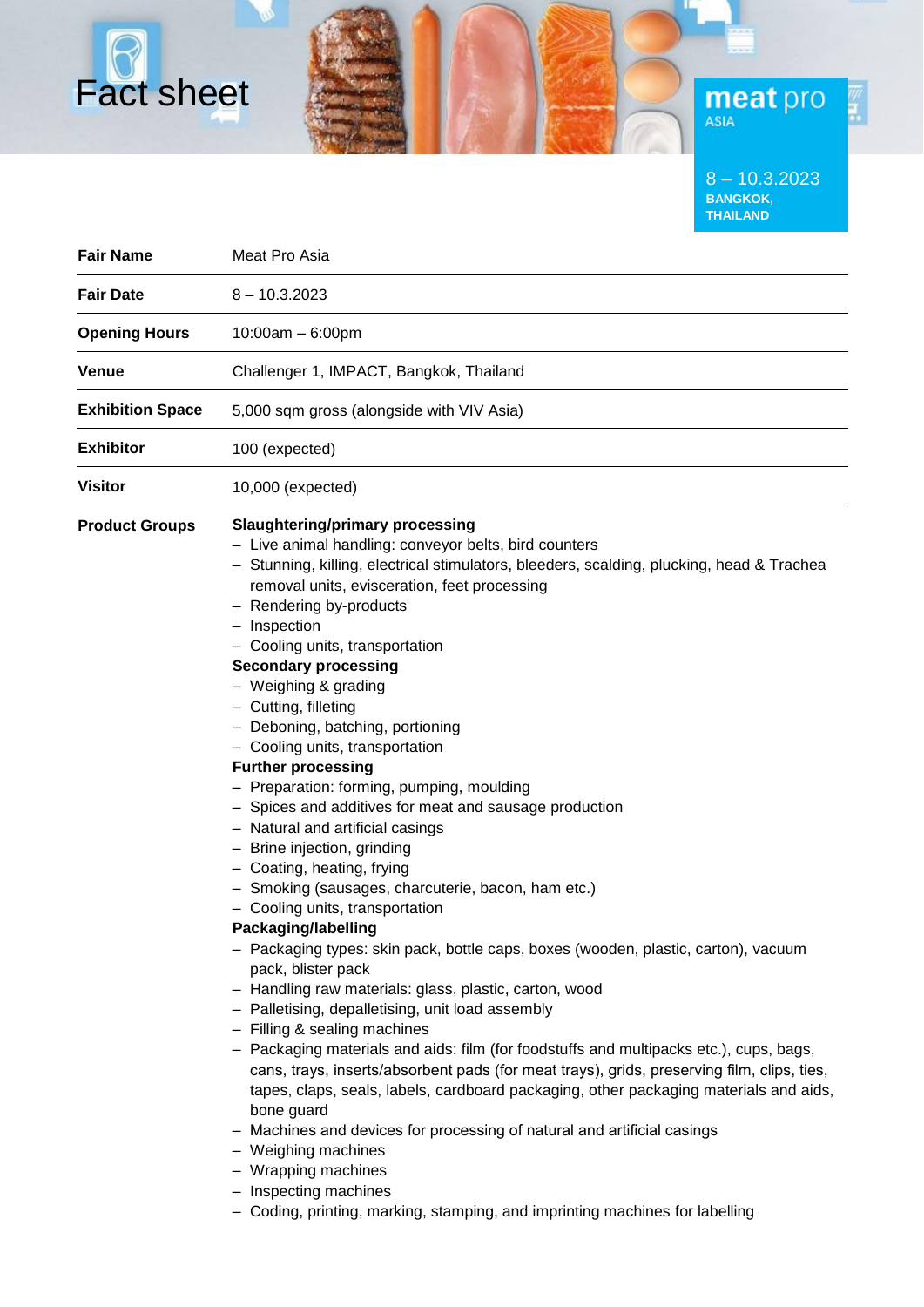# **Cold chain**

- Precooling, refrigerators, freezers
- Storage and distribution activities: isotherm containers, icepacks, cold boxes, temperature controlled trucks
- Equipment & logistics, batteries, monitoring devices, thermometers, indicators, sensors

## **Logistics**

- Storage, palletising
- Warehousing: inventory, order picking
- Transportation

# **Quality control/hygiene**

- HACCP, ISO, BRC, FSSC certificate: critical points throughout the production line
- X-ray inspection (physical contaminants)
- Metal & foreign agents' detection
- Measuring mass equipment
- Counting components (units)
- Identification equipment of missing or broken products
- Monitoring fill levels
- Inspecting seals for food entrapment

### **IoT and automation**

- On farm sensors collecting and sharing real-time data
- Slaughterhouse, processing, packaging data software for optimised lines
- Transparency & traceability data for animals, and meat/poultry/seafood
- Optimising production, transport and processing of packaging goods, chilled/frozen products
- Robotics for handling, conveying, packing etc.

## **Wastewater treatment**

- Oil & fat recovery
- Sludge dewatering, anaerobic treatment
- Ammonia recovery, manure recovery
- Advanced oxidation process for treating toxic substances
- **Visitor Profile** Slaughterhouse, meat processing industry, butchery trade, foreign trade (import/export), retail trade, wholesale trade, food and non-essential provisions industry, communal catering, school catering, company catering, system catering, restaurants, hypermarkets, department stores, self-service store, hotels, suppliers and other industries, associations and organisations, universities.

| <b>Participation Fee</b> | Standspace aisle<br>Standspace corner<br>Standspace end of row<br>Standspace island                                                                                                         | Euro 400.00/sqm<br>Euro 415.00/sqm<br>Euro 425.00/sqm<br>Euro 435.00/sqm |  |
|--------------------------|---------------------------------------------------------------------------------------------------------------------------------------------------------------------------------------------|--------------------------------------------------------------------------|--|
|                          | Comfort stand construction<br>Premium (carpet floor) stand construction<br>Premium (wooden floor) stand construction                                                                        | Euro 125.00/sqm<br>Euro 245.00/sqm<br>Euro 295.00/sqm                    |  |
|                          | Registration fee (fixed costs per exhibitor)                                                                                                                                                | Euro 295.00/sqm                                                          |  |
| <b>Admission</b>         | For trade visitors only – upon registration<br>Persons under 18 will not be admitted                                                                                                        |                                                                          |  |
| Organiser                | Messe Frankfurt (HK) Ltd<br><b>VNU Group</b>                                                                                                                                                |                                                                          |  |
| <b>Contact</b>           | For markets in Europe (except the Netherlands and Belgium), India, China, Hong<br>Kong, Taiwan, Greenland, Africa and South-America, please contact:<br>Ms Cissie Wang<br>+86 021 6160 8498 |                                                                          |  |

cissie.wang@china.messefrankfurt.com